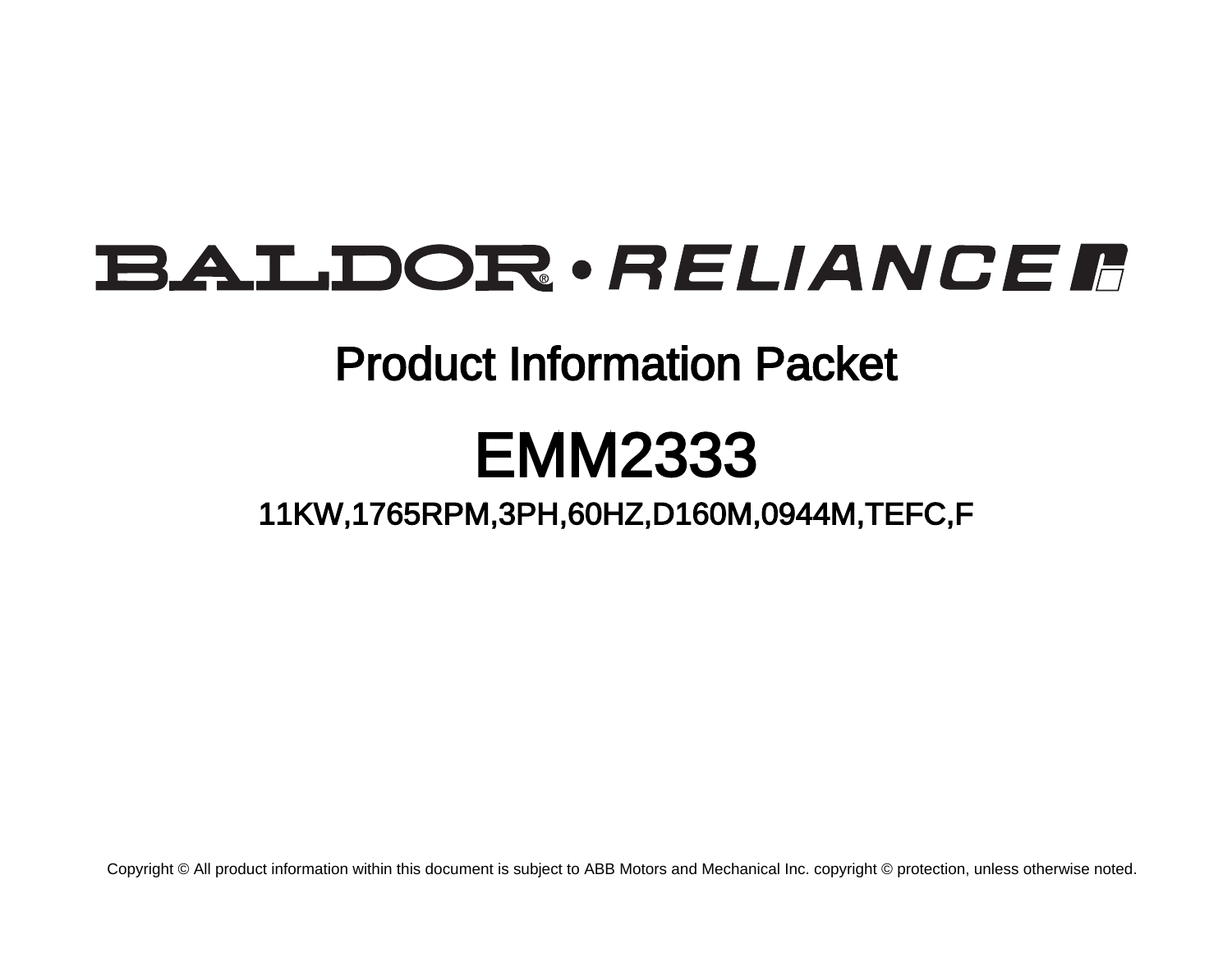### BALDOR · RELIANCE F Product Information Packet: EMM2333 - 11KW,1765RPM,3PH,60HZ,D160M,0944M,TEFC,F

| <b>Part Detail</b> |           |             |            |             |        |                      |            |  |
|--------------------|-----------|-------------|------------|-------------|--------|----------------------|------------|--|
| Revision:          | B         | Status:     | PRD/A      | Change #:   |        | Proprietary:         | No         |  |
| Type:              | AC        | Elec. Spec: | 09WGT597   | CD Diagram: | CD0005 | Mfg Plant:           |            |  |
| Mech. Spec:        | 09F285    | Layout:     | 09LYF285   | Poles:      | 04     | <b>Created Date:</b> | 02-02-2021 |  |
| Base:              | <b>RG</b> | Eff. Date:  | 04-21-2021 | Leads:      | 9#12   |                      |            |  |

| <b>Specs</b>                           |                         |                                  |                              |
|----------------------------------------|-------------------------|----------------------------------|------------------------------|
| <b>Catalog Number:</b>                 | EMM2333                 | <b>Heater Indicator:</b>         | No Heater                    |
| Enclosure:                             | <b>TEFC</b>             | <b>Insulation Class:</b>         | F                            |
| Frame:                                 | <b>D160M</b>            | <b>Inverter Code:</b>            | <b>Inverter Ready</b>        |
| <b>Frame Material:</b>                 | Iron                    | <b>KVA Code:</b>                 | H                            |
| Motor Letter Type:                     | Three Phase             | <b>Lifting Lugs:</b>             | <b>Standard Lifting Lugs</b> |
| Output @ Frequency:                    | 11.000 KW @ 60 HZ       | <b>Locked Bearing Indicator:</b> | Locked Bearing               |
| Synchronous Speed @ Frequency:         | 1800 RPM @ 60 HZ        | Motor Lead Quantity/Wire Size:   | 9 @ 12 AWG                   |
| Voltage @ Frequency:                   | 460.0 V @ 60 HZ         | <b>Motor Lead Exit:</b>          | Ko Box                       |
|                                        | 230.0 V @ 60 HZ         | <b>Motor Lead Termination:</b>   | <b>Flying Leads</b>          |
| XP Class and Group:                    | None                    | Motor Type:                      | 0944M                        |
| <b>XP Division:</b>                    | Not Applicable          | <b>Mounting Arrangement:</b>     | F <sub>2</sub>               |
| <b>Agency Approvals:</b>               | <b>CSA</b>              | <b>Power Factor:</b>             | 84                           |
|                                        | <b>UR</b>               | <b>Product Family:</b>           | <b>General Purpose</b>       |
| <b>Auxillary Box:</b>                  | No Auxillary Box        | <b>Pulley End Bearing Type:</b>  | Ball                         |
| <b>Auxillary Box Lead Termination:</b> | None                    | Pulley Face Code:                | Standard                     |
| <b>Base Indicator:</b>                 | Rigid                   | <b>Pulley Shaft Indicator:</b>   | Tapped & Key                 |
| <b>Bearing Grease Type:</b>            | Polyrex EM (-20F +300F) | <b>Rodent Screen:</b>            | None                         |
| <b>Blower:</b>                         | None                    | <b>Shaft Extension Location:</b> | <b>Pulley End</b>            |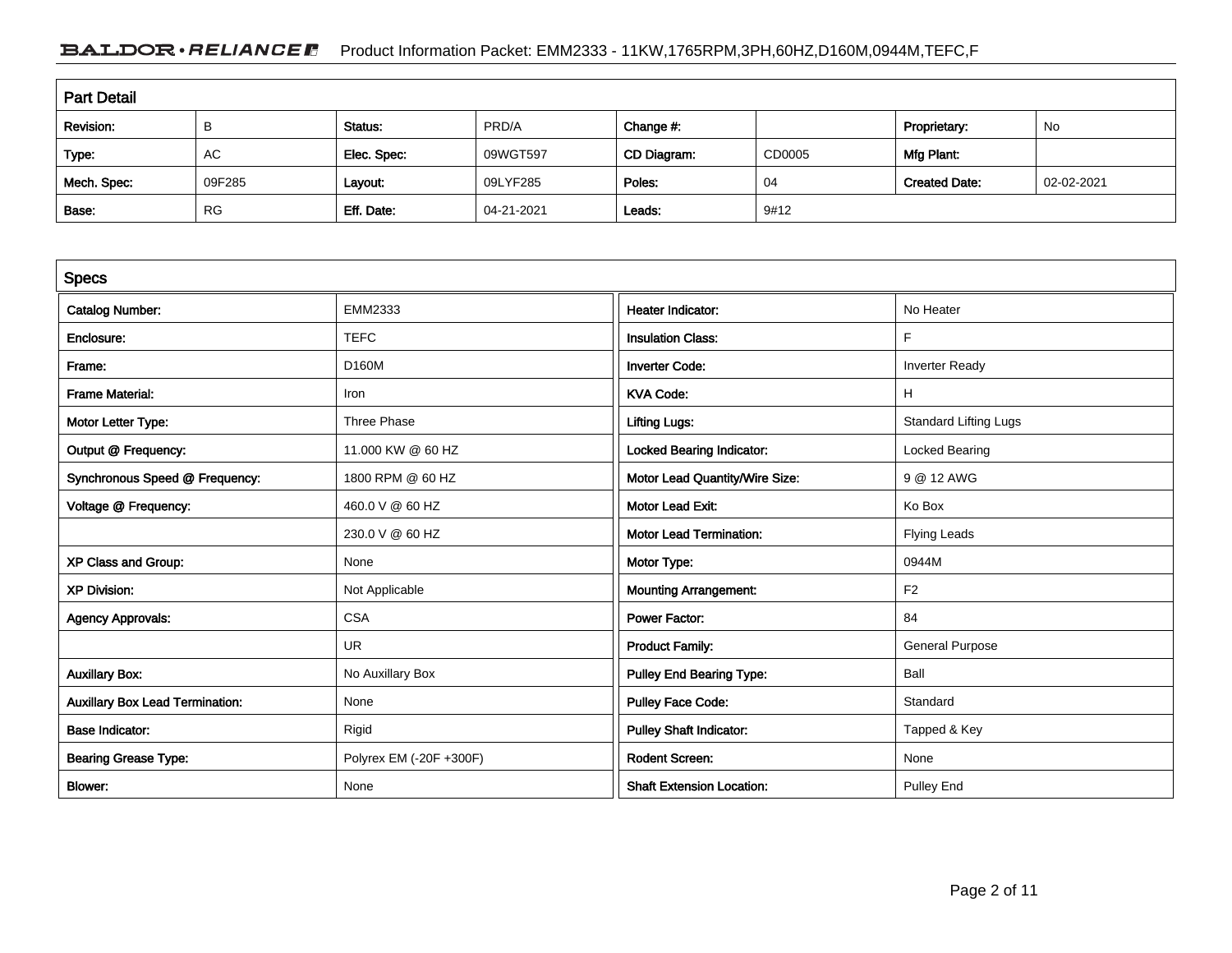| Current @ Voltage:                    | 36.200 A @ 230.0 V        | <b>Shaft Ground Indicator:</b>     | No Shaft Grounding   |
|---------------------------------------|---------------------------|------------------------------------|----------------------|
|                                       | 38.000 A @ 208.0 V        | <b>Shaft Rotation:</b>             | Reversible           |
|                                       | 18.100 A @ 460.0 V        | <b>Shaft Slinger Indicator:</b>    | <b>Shaft Slinger</b> |
| Design Code:                          | A                         | <b>Speed Code:</b>                 | Single Speed         |
| Drip Cover:                           | No Drip Cover             | <b>Motor Standards:</b>            | IEC                  |
| Duty Rating:                          | <b>CONT</b>               | <b>Starting Method:</b>            | Direct on line       |
| <b>Electrically Isolated Bearing:</b> | Not Electrically Isolated | Thermal Device - Bearing:          | None                 |
| <b>Feedback Device:</b>               | <b>NO FEEDBACK</b>        | Thermal Device - Winding:          | None                 |
| Frame Prefix:                         | D                         | <b>Vibration Sensor Indicator:</b> | No Vibration Sensor  |
| <b>Front Face Code:</b>               | Standard                  | Winding Thermal 1:                 | None                 |
| Front Shaft Indicator:                | None                      | Winding Thermal 2:                 | None                 |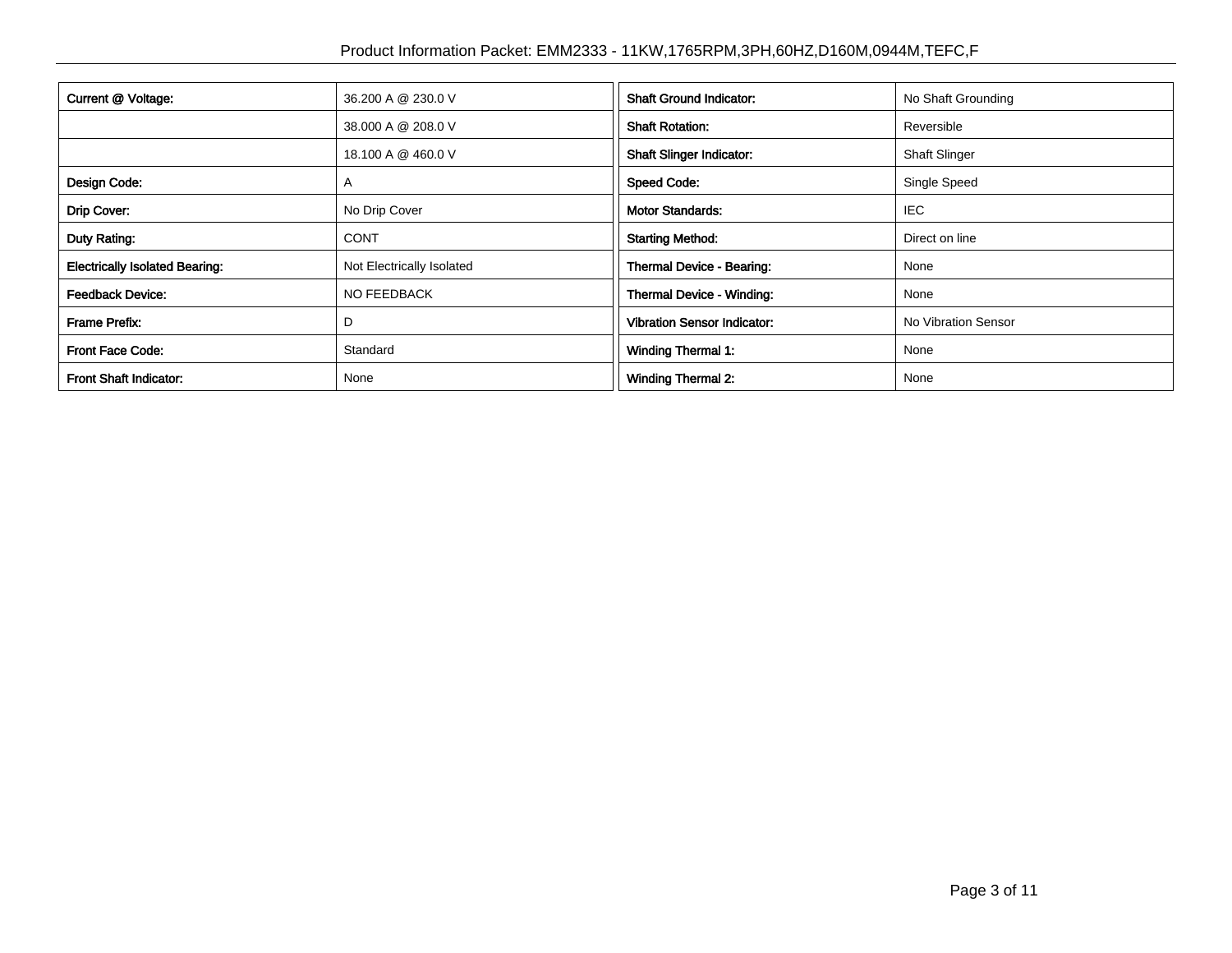### BALDOR · RELIANCE F Product Information Packet: EMM2333 - 11KW,1765RPM,3PH,60HZ,D160M,0944M,TEFC,F

| Nameplate NP1159L      |                        |                 |                   |                     |  |  |
|------------------------|------------------------|-----------------|-------------------|---------------------|--|--|
|                        | <b>CAT.NO. EMM2333</b> |                 |                   |                     |  |  |
|                        | SPEC. 09F285T597G1     |                 |                   |                     |  |  |
| <b>IEC FRAME D160M</b> | $KW$ 11                |                 |                   |                     |  |  |
|                        | <b>VOLTS</b> 230/460   |                 |                   |                     |  |  |
|                        | AMP 36.2/18.1          |                 |                   |                     |  |  |
|                        | $RPM$ 1765             |                 |                   | <b>ENCL</b> TEFC    |  |  |
|                        | $HZ$ 60                |                 | PH 3              | $CL$ $F$            |  |  |
| <b>SER.F.</b> 1.15     |                        |                 | DES A             | $CODE$ <sup>H</sup> |  |  |
| NEMA-NOM-EFF 92.4      |                        |                 | I.P. 54           |                     |  |  |
|                        | RATING 40C AMB-CONT    |                 |                   |                     |  |  |
|                        | $CC$ 010A              |                 | USABLE AT 208V 38 |                     |  |  |
|                        | <b>DE</b> 6309         | <b>ODE</b> 6208 |                   |                     |  |  |
| SER. $#$               |                        |                 |                   |                     |  |  |
|                        |                        |                 |                   |                     |  |  |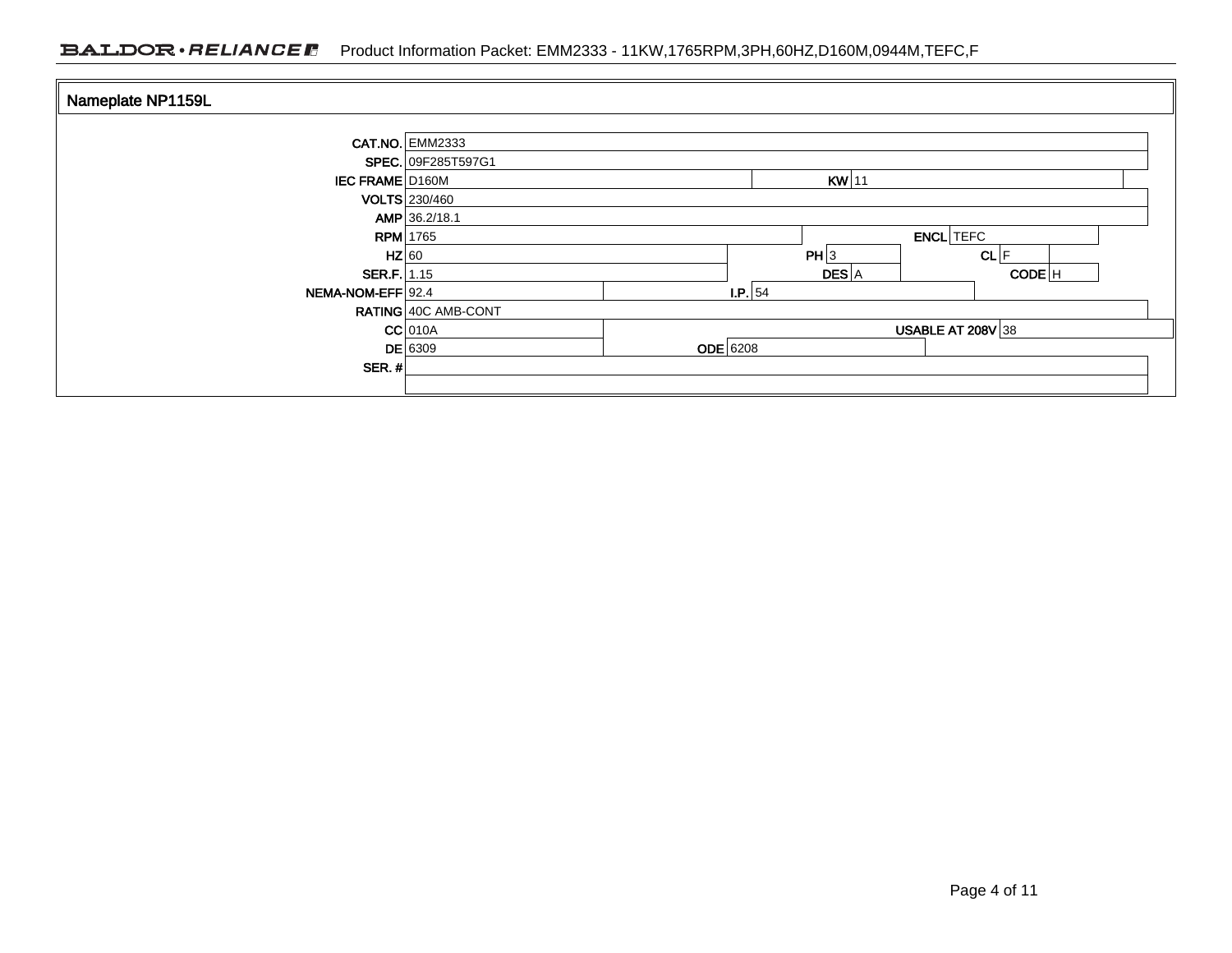| <b>Parts List</b>  |                                            |          |  |  |  |
|--------------------|--------------------------------------------|----------|--|--|--|
| <b>Part Number</b> | Description                                | Quantity |  |  |  |
| SA390508           | SA 09F285T597G1                            | 1.000 EA |  |  |  |
| RA380960           | RA 09F285T597G1                            | 1.000 EA |  |  |  |
| HW1002A63          | WASHER, 5/8 HI-COLLAR SPRLCKWASHER         | 1.000 EA |  |  |  |
| 09CB3003           | CB W/1.75" DIA LD HL - 37, 39, 307 & 309   | 1.000 EA |  |  |  |
| 09GS1000SP         | GASKET-CONDUIT BOX, 1/16 THICK LEXIDE      | 1.000 EA |  |  |  |
| 51XW2520A12        | .25-20 X .75, TAPTITE II, HEX WSHR SLTD    | 4.000 EA |  |  |  |
| HW1001A25          | LOCKWASHER 1/4, ZINC PLT .493 OD, .255 I   | 2.000 EA |  |  |  |
| WD1000B16          | T&B CX70TN OR L70P TERMINAL LUG            | 1.000 EA |  |  |  |
| 59XW2520G07        | .25-20X.44, HEX SER WSHR, TAPTITE 2, GREEN | 1.000 EA |  |  |  |
| 09EP1100A14        | FREP ASSM, (FOR INTRL ROUTING PURPOSE)     | 1.000 EA |  |  |  |
| HA3400A33          | STUD- 3/8-16 X 4.82 HEX WELKER             | 4.000 EA |  |  |  |
| HA4051A00          | PLASTIC CAP FOR GREASE FITTING             | 1.000 EA |  |  |  |
| XY3816A12          | 3/8-16 FINISHED NUT                        | 4.000 EA |  |  |  |
| HW1001A38          | LOCKWASHER 3/8, ZINC PLT .688 OD, .382 I   | 4.000 EA |  |  |  |
| HW5100A08          | W3118-035 WVY WSHR (WB)                    | 1.000 EA |  |  |  |
| 10XN2520K28        | 1/4-20 X 1.75" HX HD SCRWGRADE 5, ZINC P   | 2.000 EA |  |  |  |
| 10XN2520K36        | 1/4-20 X 2.25" HX HD SCRWGRADE 5, ZINC P   | 4.000 EA |  |  |  |
| HW1001A25          | LOCKWASHER 1/4, ZINC PLT .493 OD, .255 I   | 4.000 EA |  |  |  |
| 09EP1101A11SP      | PU ENDPLATE, MACH                          | 1.000 EA |  |  |  |
| 10XN3816K28        | 3/8-16 X 1.75 HEX HD CAP SCREW, GRADE 5    | 4.000 EA |  |  |  |
| HA4051A00          | PLASTIC CAP FOR GREASE FITTING             | 1.000 EA |  |  |  |
| HW4600B44          | V-RING SLINGER 1.500 X 1.810 X .28 VITON   | 1.000 EA |  |  |  |
| HW1001A38          | LOCKWASHER 3/8, ZINC PLT .688 OD, .382 I   | 4.000 EA |  |  |  |
| 09FH4000SP         | 309 FH - BLACK PRIMER                      | 1.000 EA |  |  |  |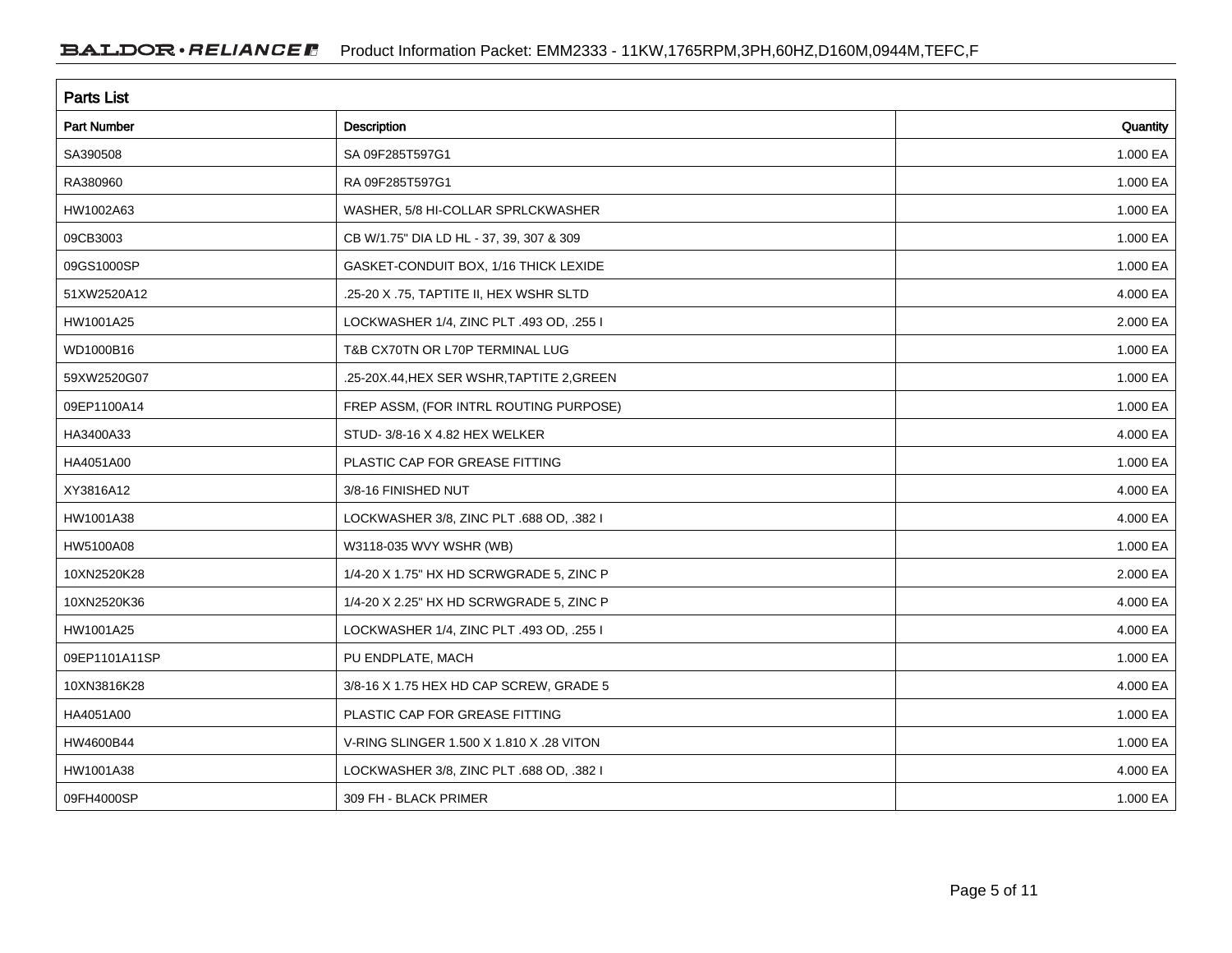| Parts List (continued) |                                             |          |  |  |  |
|------------------------|---------------------------------------------|----------|--|--|--|
| <b>Part Number</b>     | Description                                 | Quantity |  |  |  |
| HW1001A38              | LOCKWASHER 3/8, ZINC PLT .688 OD, .382 I    | 4.000 EA |  |  |  |
| 09CB3501SP             | CONDUIT BOX LID FOR 09CB3001 & 09CB3002     | 1.000 EA |  |  |  |
| 09GS1013SP             | GS FOR 09CB3501, 12CB1500 & 12CB1503 LID    | 1.000 EA |  |  |  |
| 51XW2520A12            | .25-20 X .75, TAPTITE II, HEX WSHR SLTD     | 2.000 EA |  |  |  |
| HW2505C27              | KEY 8 X 12 MM X 3.125                       | 1.000 EA |  |  |  |
| LB1115N                | LABEL, LIFTING DEVICE (ON ROLLS)            | 1.000 EA |  |  |  |
| HW4500A05              | 1669B ALEM/UNIV860 GR FTG X                 | 1.000 EA |  |  |  |
| HW4500A17              | 317400 ALEMITE GREASE RELIEF                | 1.000 EA |  |  |  |
| HA4054                 | SHORT T-DRAIN FITTING, .125" N.P.T.         | 1.000 EA |  |  |  |
| 37FN3002B02            | EXFN, PLASTIC, 7.50 OD, 1.503 ID            | 1.000 EA |  |  |  |
| MJ1000A02              | GREASE, POLYREX EM EXXON                    | 0.080 LB |  |  |  |
| HW4500A03              | GREASE FITTING, .125 NPT 1610(ALEMITE) 8    | 1.000 EA |  |  |  |
| HW4500A17              | 317400 ALEMITE GREASE RELIEF                | 1.000 EA |  |  |  |
| HA4054                 | SHORT T-DRAIN FITTING, .125" N.P.T.         | 1.000 EA |  |  |  |
| HW2500A25              | WOODRUFF KEY USA #1008 #BLOW CARBON STEE    | 1.000 EA |  |  |  |
| MG1000Y03              | MUNSELL 2.53Y 6.70/ 4.60, GLOSS 20,         | 0.050 GA |  |  |  |
| 85XU0407S04            | 4X1/4 U DRIVE PIN STAINLESS                 | 2.000 EA |  |  |  |
| LB1119N                | <b>WARNING LABEL</b>                        | 1.000 EA |  |  |  |
| LC0005                 | CONN.DIA., TY M, 9-LD, DUAL VOLT, REVERSING | 1.000 EA |  |  |  |
| <b>NP1159L</b>         | SS SUPER-E IEC UL CSA CC                    | 1.000 EA |  |  |  |
| 09PA1000               | PACKAGING GROUP COMBINED PRINT              | 1.000 EA |  |  |  |
| MN416A01               | TAG-INSTAL-MAINT no wire (2100/bx) 4/22     | 1.000 EA |  |  |  |
| LD7020D09              | LEAD SET, 12AWG, 9 LEAD, 20" LONG LEADS     | 1.000 EA |  |  |  |
| PE-0000003             | ZRTG PE ASSEMBLY                            | 1.000 EA |  |  |  |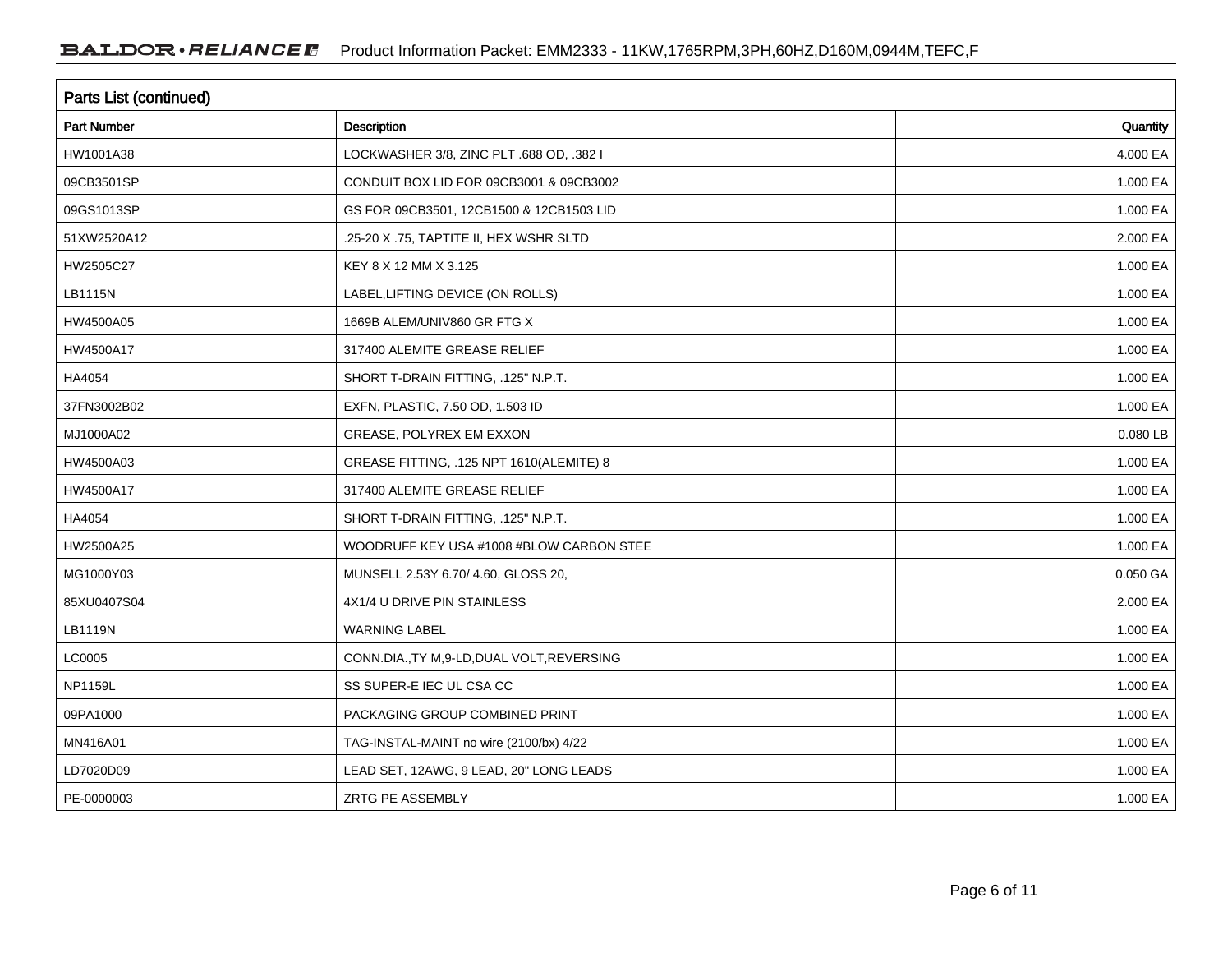#### **AC Induction Motor Performance Data**

Record # 85505Typical performance - not guaranteed values

| <b>Winding: 37WGR177-R007</b><br><b>Type: 3734M</b> |                   | <b>Enclosure: TENV</b> |                                                 |                          |
|-----------------------------------------------------|-------------------|------------------------|-------------------------------------------------|--------------------------|
| <b>Nameplate Data</b>                               |                   |                        | 460 V, 60 Hz:<br><b>High Voltage Connection</b> |                          |
| <b>Rated Output (HP)</b>                            |                   | 5                      | <b>Full Load Torque</b>                         | 14.76 LB-FT              |
| <b>Volts</b>                                        |                   | 230/460                | <b>Start Configuration</b>                      | direct on line           |
| <b>Full Load Amps</b>                               |                   | 12.4/6.2               | <b>Breakdown Torque</b>                         | 47.48 LB-FT              |
| <b>R.P.M.</b>                                       |                   | 1770                   | <b>Pull-up Torque</b>                           | 22.38 LB-FT              |
| Hz                                                  | 60 Phase          | 3                      | <b>Locked-rotor Torque</b>                      | 28.3 LB-FT               |
| <b>NEMA Design Code</b>                             | <b>B KVA Code</b> |                        | <b>Starting Current</b>                         | 49.16 A                  |
| Service Factor (S.F.)                               |                   |                        | <b>No-load Current</b>                          | 2.83 A                   |
| <b>NEMA Nom. Eff.</b>                               | 89.5 Power Factor | 82                     | Line-line Res. @ 25°C                           | $2.12 \Omega$            |
| <b>Rating - Duty</b>                                |                   | 40C AMB-CONT           | Temp. Rise @ Rated Load                         | $56^{\circ}$ C           |
|                                                     |                   |                        | <b>Locked-rotor Power Factor</b>                | 37.5                     |
|                                                     |                   |                        | <b>Rotor inertia</b>                            | 0.836 lb-ft <sup>2</sup> |

#### **Load Characteristics 460 V, 60 Hz, 5 HP**

| % of Rated Load     | 25   | 50   | 75   | 100  | 125  | 150  |
|---------------------|------|------|------|------|------|------|
| <b>Power Factor</b> | 41   | 64   |      | 83   | 85   | 85   |
| <b>Efficiency</b>   | 86.4 | 90.8 | 91.4 | 91.3 | 90.7 | 89.3 |
| Speed               | 1793 | 1787 | 1779 | 1772 | 1762 | 1753 |
| Line amperes        | 3.28 | 3.99 |      | 6.18 | 7.6  | 9.19 |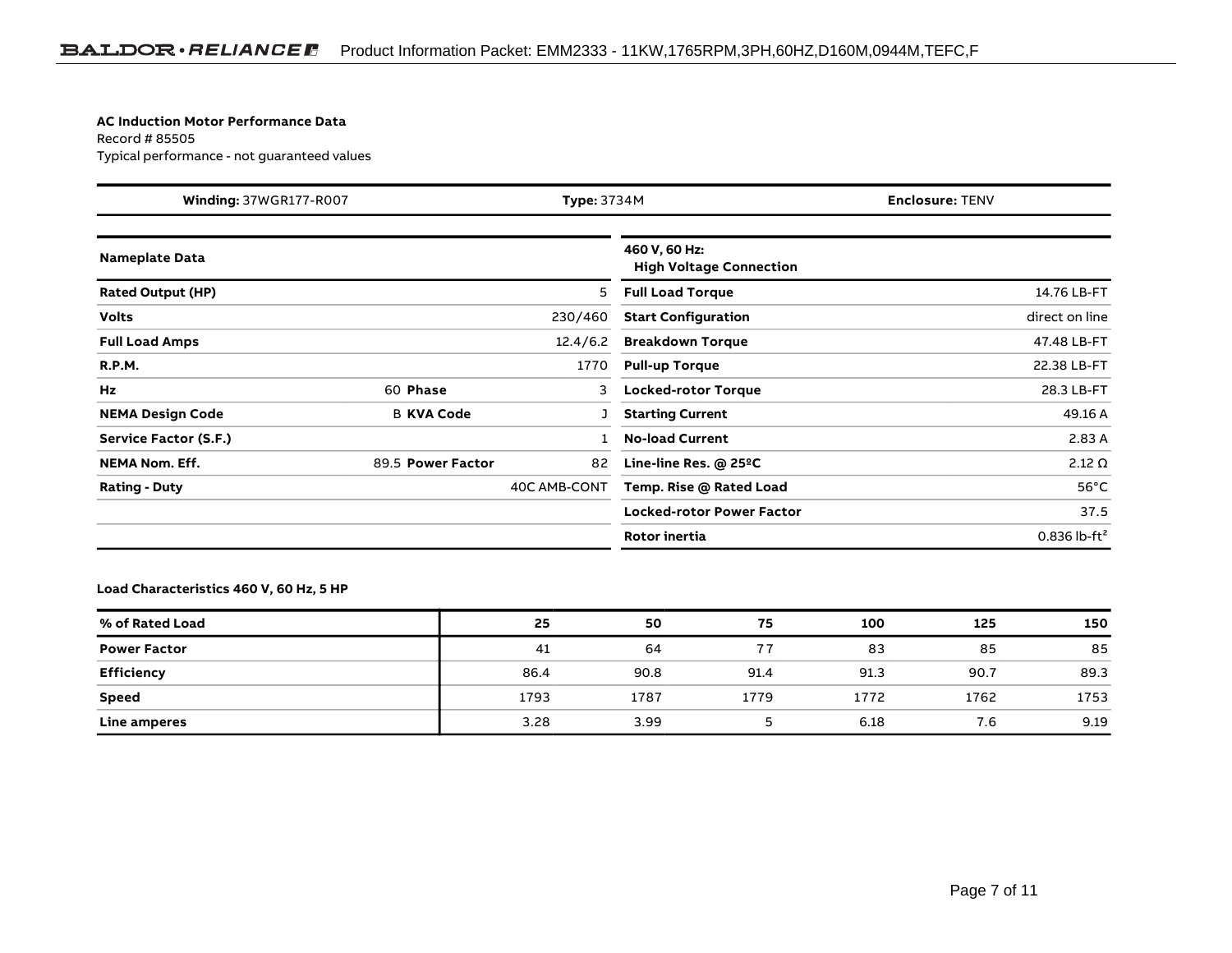

Performance Graph at 460V, 60Hz, 5.0HP Typical performance - Not guaranteed values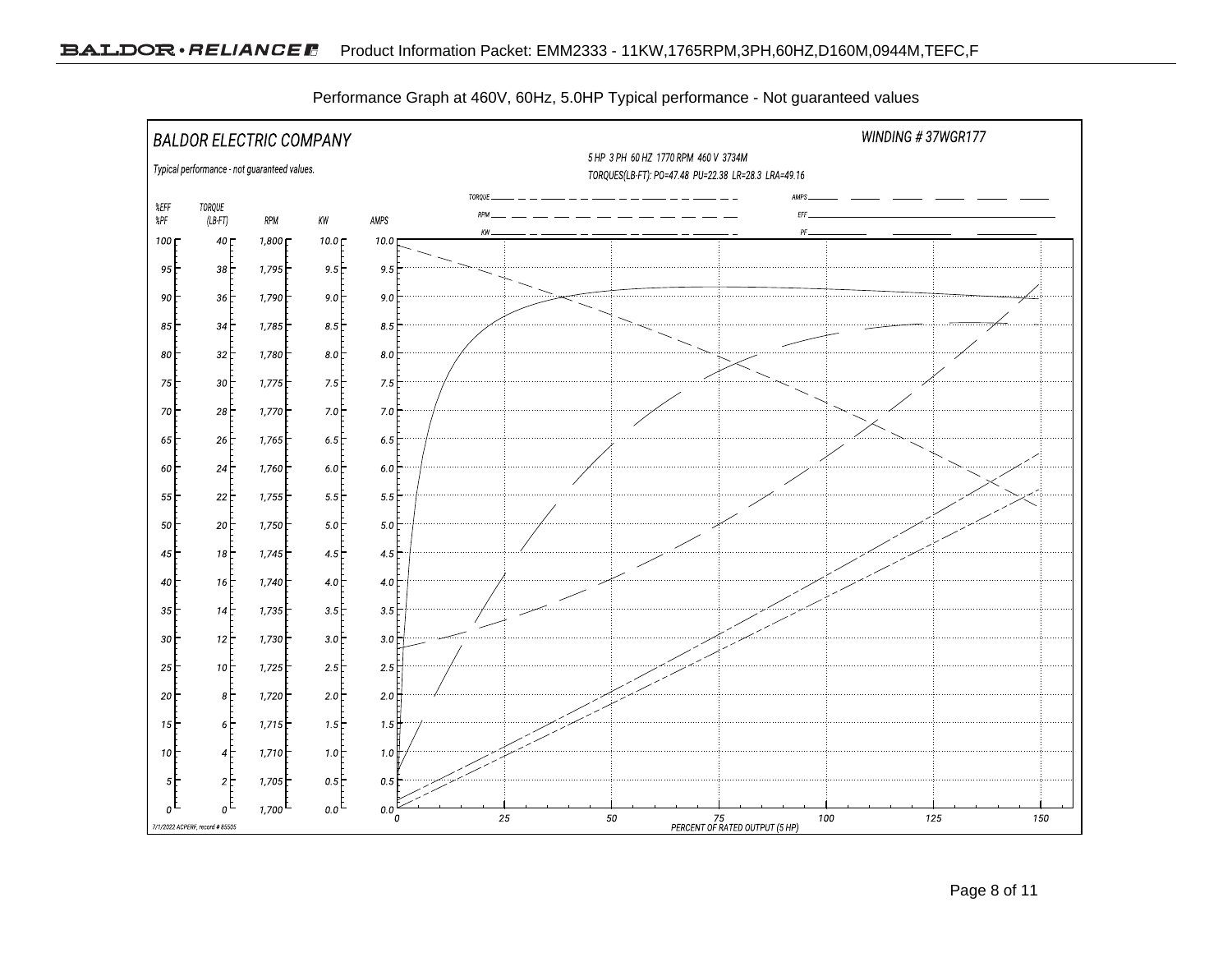

Page 9 of 11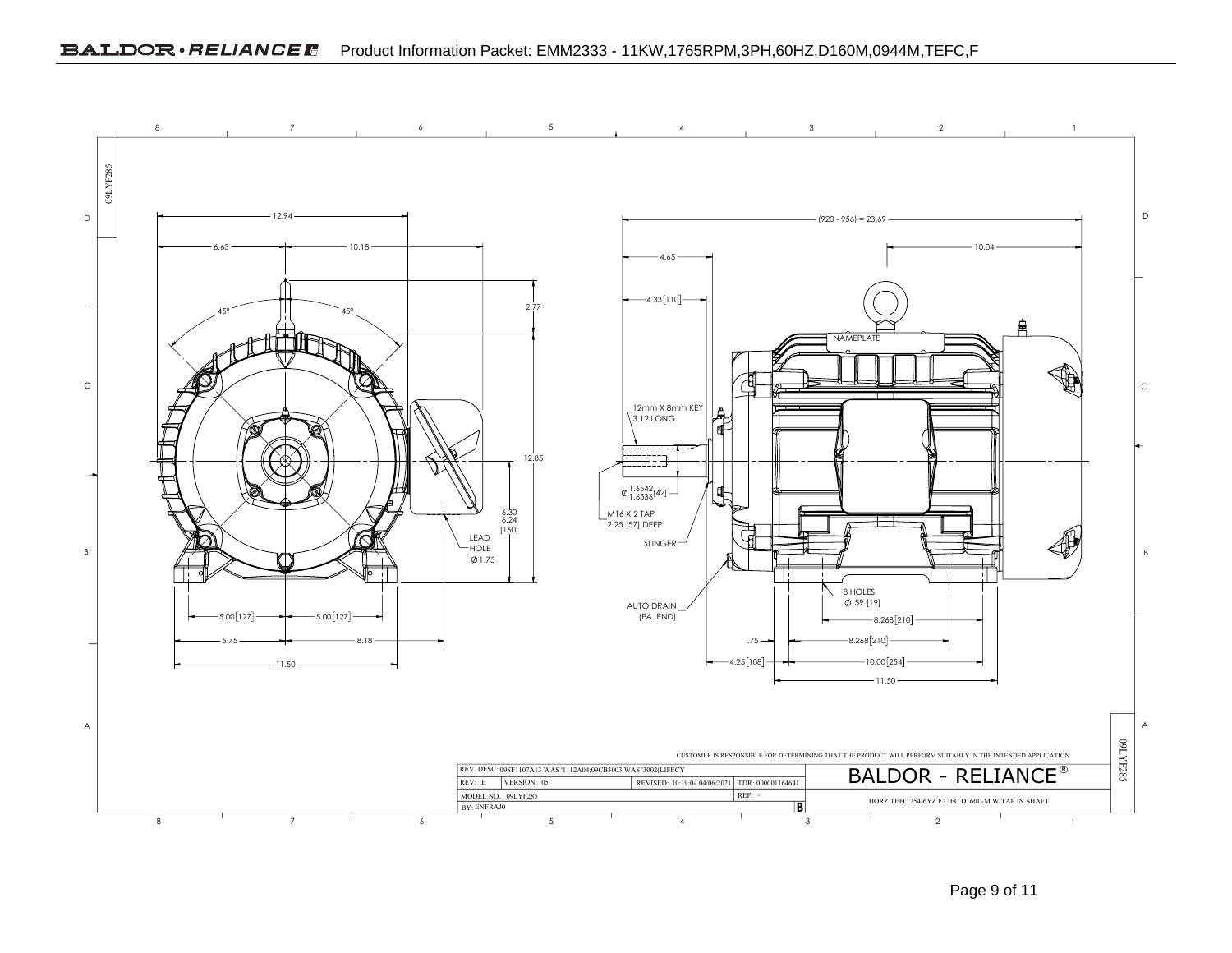